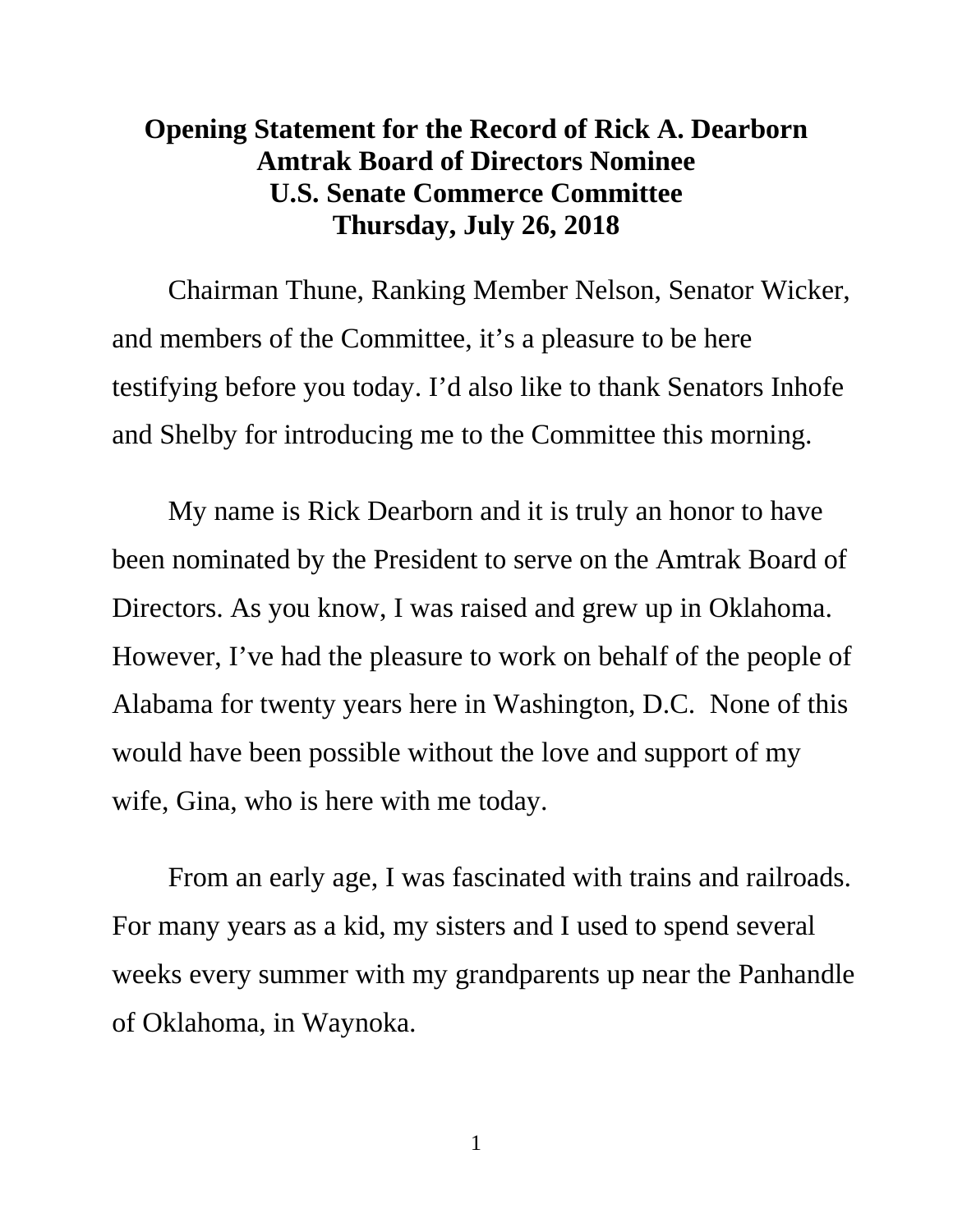According to the *Waynoka Historical Society*, "Colonel Charles Lindbergh chose Waynoka, Oklahoma for the location of an airport on the Transcontinental Air Transport (TAT) air-rail route between New York and Los Angeles.

Starting in 1929, TAT offered 48-hour coast-to-coast passenger transport utilizing not only its own [Ford Trimotor](https://en.wikipedia.org/wiki/Ford_Trimotor) aircraft, but also the sleeper services of the [Pennsylvania](https://en.wikipedia.org/wiki/Pennsylvania_Railroad)  [Railroad](https://en.wikipedia.org/wiki/Pennsylvania_Railroad) and the [Santa Fe Railroad](https://en.wikipedia.org/wiki/Santa_Fe_Railroad) for the two overnight segments of the long trip.

Waynoka was the point at which passengers transferred from the TAT plane to the Santa Fe train (going westbound), or from the Santa Fe train to the TAT plane (going eastbound). [Amelia](https://en.wikipedia.org/wiki/Amelia_Earhart)  [Earhart](https://en.wikipedia.org/wiki/Amelia_Earhart) also came to Waynoka by the TAT…[today,] the BNSF main line from Chicago to the West Coast which passes the Waynoka depot is Oklahoma's busiest rail line."

Waynoka in those days had a population of around 1,200 to 1,500 folks, though it felt even smaller. My friends and I would ride our bikes and explore the 1,600 acres of sand dunes at the Little Sahara State Park and almost every day we would bike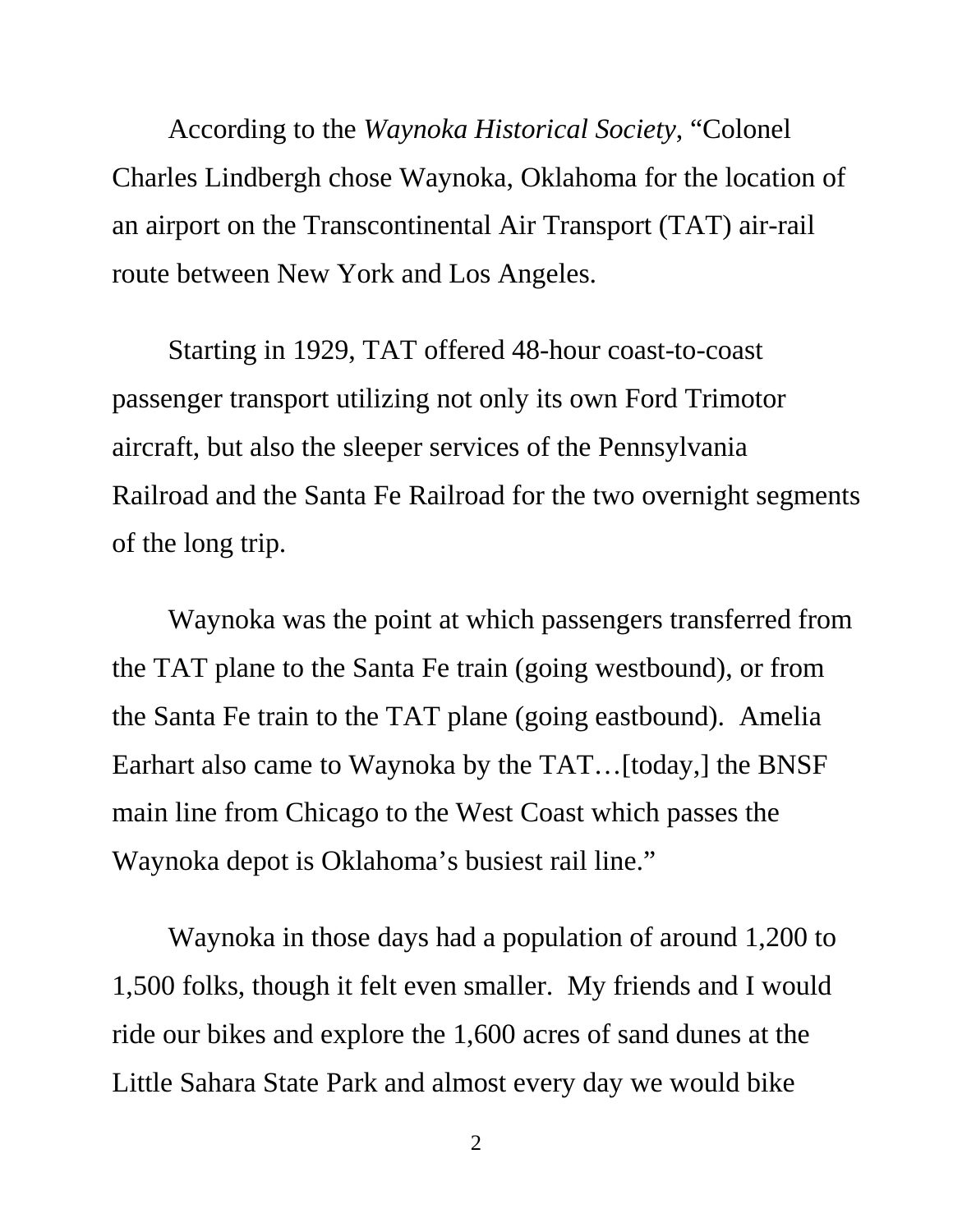down to the railroad tracks near the depot, waiting on the train to come down the tracks. The passengers were long gone, but the Santa Fe still came through a few times a day.

We would race down to those tracks, place pennies on them to get flattened by the wheels of the train and wait for the conductor to toss down small cartons of the coldest milk you ever drank off the back of the caboose. We would all then race back home in time for supper. It was truly an idyllic place and a great way to grow up in a rural state.

Later in my life, I got a college job loading cars onto railroad cars as a Teamster at the Oklahoma City Chevrolet plant. We loaded Celebrities and Citations on seven tracks of rail in 100 degree heat and it was the hardest job I ever had. Later, I moved into the car plant as a member of the UAW union working on the Assembly line.

Growing up I collected toy trains with my Dad. For the past thirty years I've collected and operated O gauge model toy trains. By all accounts I have amassed a sizable model train collection of nearly 75 locomotives and well over 300 rolling stock. I am a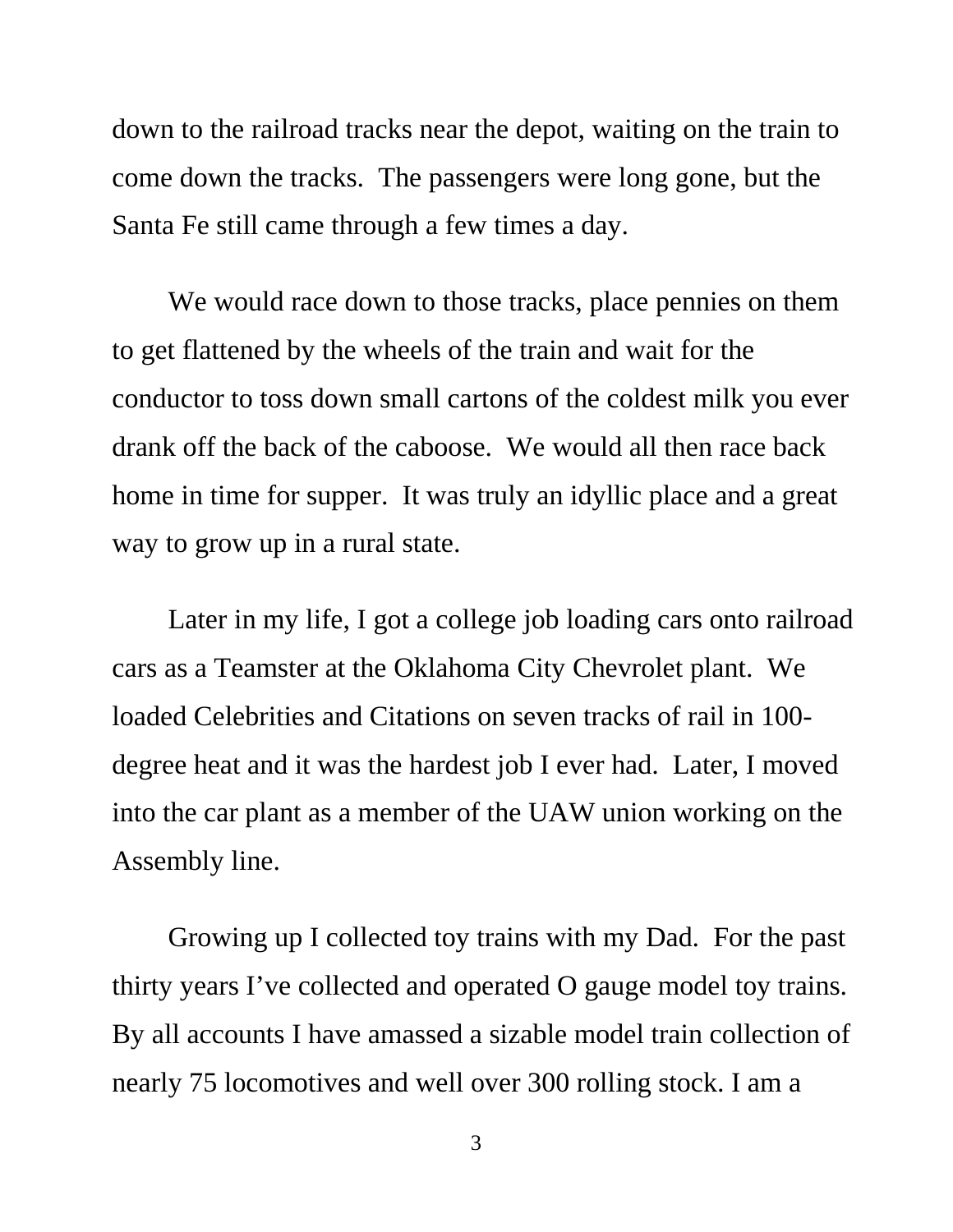current member of the Train Collector's Association and have been since 1999.

In the past, I built my own thirty-foot by sixteen-foot platform, a full wiring system and control panel and multiple running lines of operation. I remain hopeful in the months to come I can build out another platform in my small single car garage here in our Virginia home.

Professionally, I am currently a consultant providing my corporate clients with strategic guidance. Most recently, I served on the Trump transition team and in the Trump Administration for 15 months. However, the United States Senate is where I served the bulk of my career.

For more than 20 years, I proudly served as a staffer in various roles for this institution's Members. I served as a Legislative Director for then-Senator Jeff Sessions of Alabama, later having served for over twelve years as his Chief of Staff.

During that time, he served on the EPW Committee and the Transportation Subcommittee. We worked on various surface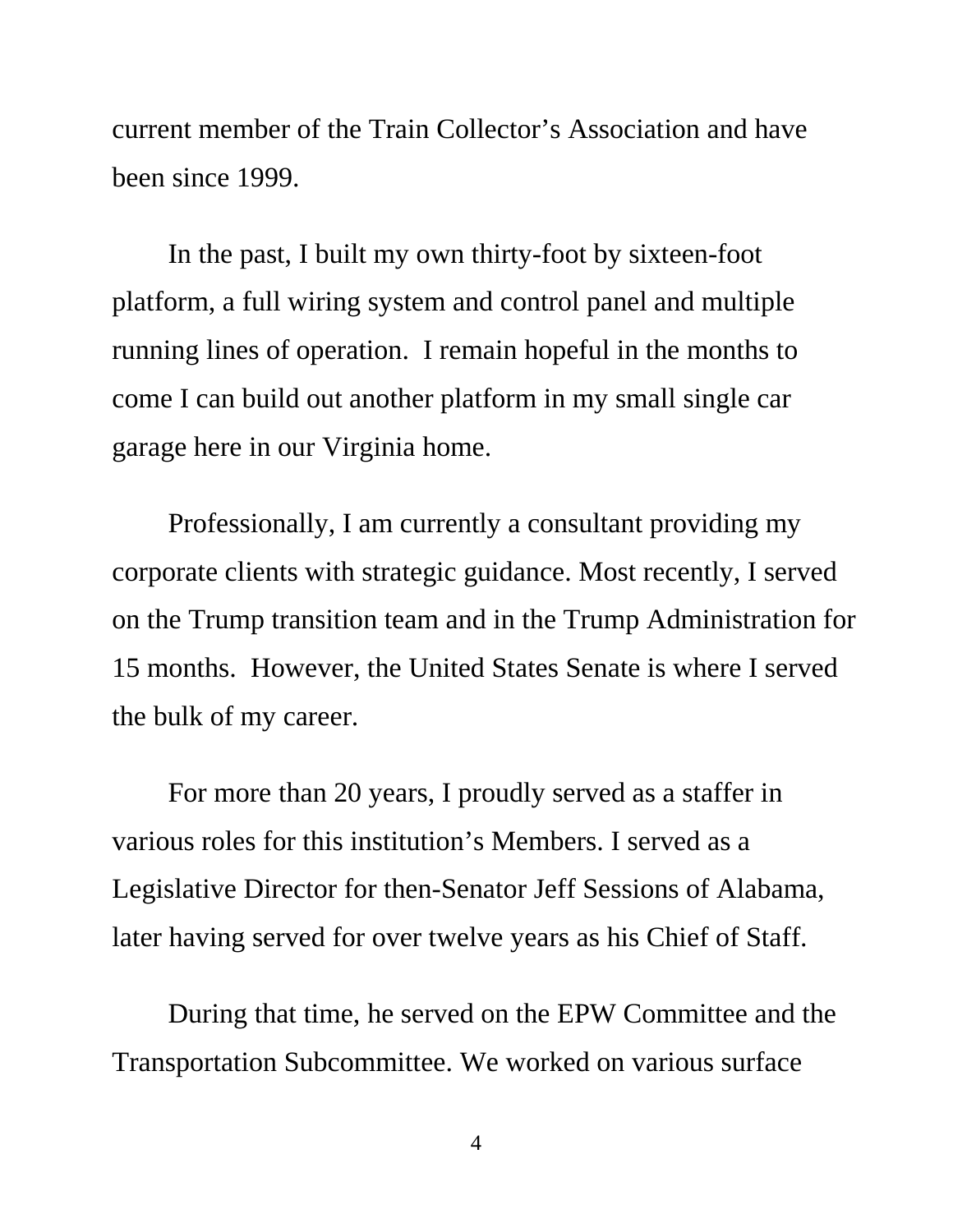transportation reauthorization bills, from ISTEA through the FAST Act. Passenger rail issues were part of our yearly routine. Our office worked rail issues on behalf of our constituents and our country. Though Amtrak wasn't rolled into the larger transportation bill until the FAST Act of 2015, passenger rail issues were something we dealt with annually, as did most rural state offices with long distance routes.

I have also been an avid rider on our Nation's railways. I have travelled the Northeast Corridor between Washington, D.C. and New York many times, and a few trips to Philly, Boston, and south to Roanoke. I've also had the chance to take the *Cardinal* into West Virginia.

If confirmed to the Amtrak Board, I will conduct myself as a responsible steward of the American public's investment in our passenger rail system.

I will have a direct responsibility to monitor the executive leadership's financial, management and operational decisions, staying up to date on the best practices relating to all management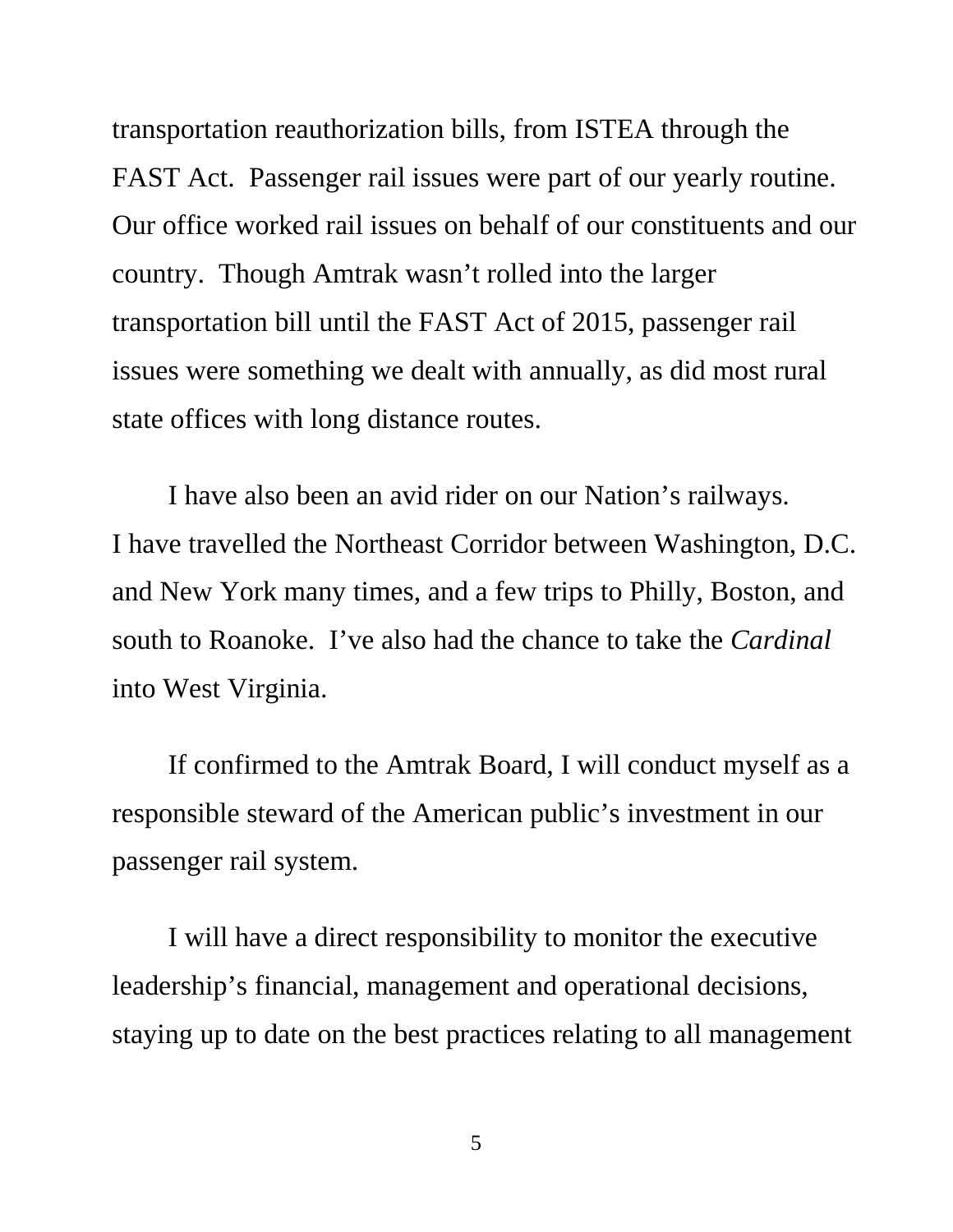and accounting standards throughout the rail industry. I would work to incorporate those best practices standards during my term.

If confirmed, a high priority of mine would be paying particular focus on the Positive Train Control (PTC) system and learn more about the Safety Management System (SMS) that the new Leadership team has recently initiated. I also realize the Board plays a key role in hiring the right executives and reviewing their performance.

If confirmed, I would concentrate on the key priorities I believe Amtrak must focus on to be successful and remain a vibrant mode of transportation throughout the nation: the safety of its passengers; increasing its ridership as a competitive, convenient, clean and comfortable mode of transportation; and the need to make smart capital investments in existing infrastructure and the reduction and ultimate elimination of Amtrak's debt.

Amtrak's focus on safety must be its top priority. Its record must improve. I was encouraged by Amtrak's recent hire of a new Executive Vice President of Safety reporting directly to the CEO. Amtrak's goal is to be in full compliance with PTC requirements,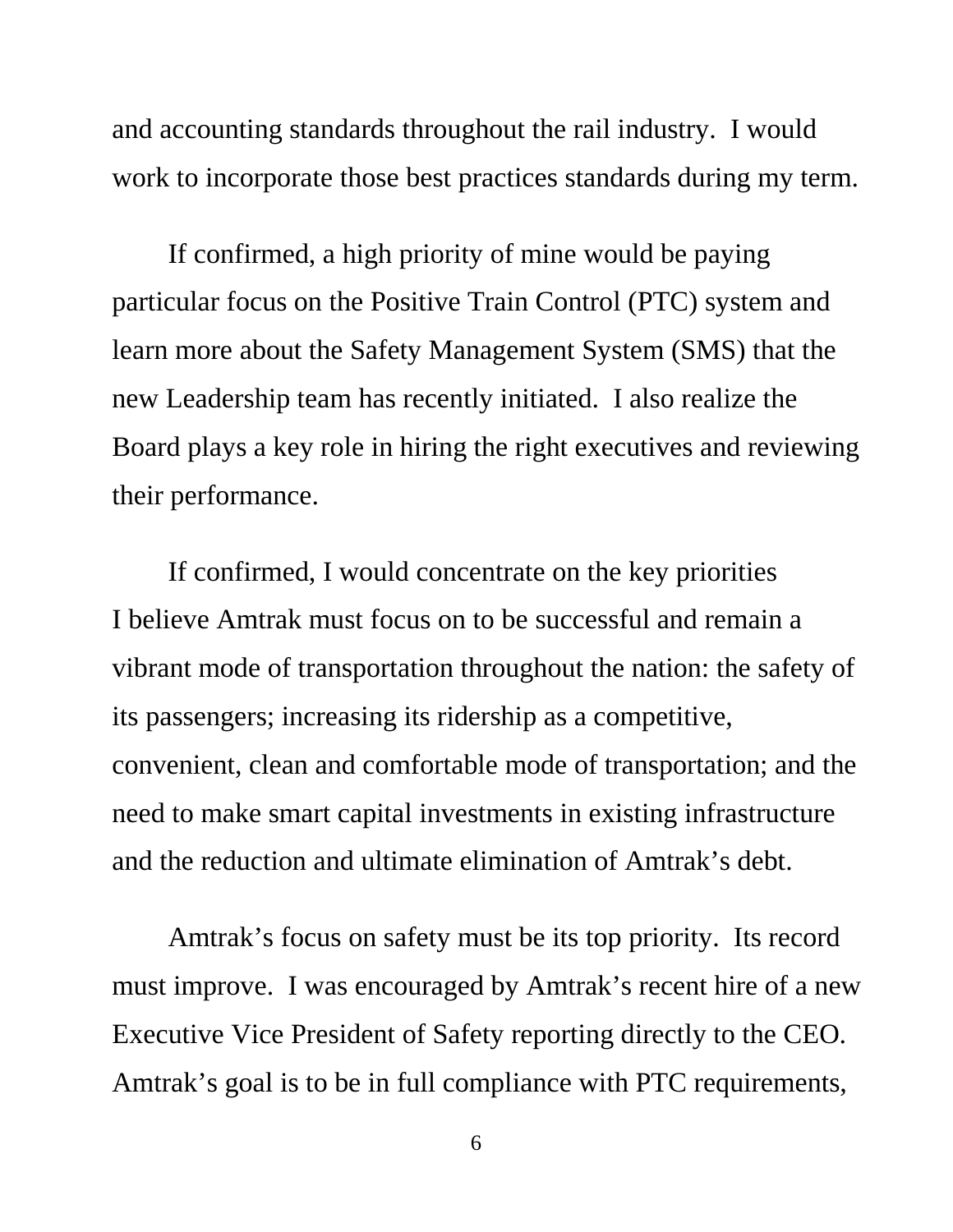conditions and schedules set or administered by the FRA by the year-end deadline.

As for success through increasing its ridership – Amtrak should provide a service that people want to utilize. It needs to be on-time, it needs to be clean and it needs to be a competitive option for all travelers with other transportation modes.

There are a lot of growth opportunities in short distance corridors where Amtrak can work with their state partners to evaluate ridership and interest.

Finally, smart capital investment is needed. Investment in aging infrastructure, some of which dates back to the Civil War era. Investment in new rolling stock for both the NEC and the National Network.

I want to thank the President for nominating me. I am excited about the future of passenger rail in our country. If confirmed, I would be committed to working with my colleagues on the Board, the management of the company, the Administration, and